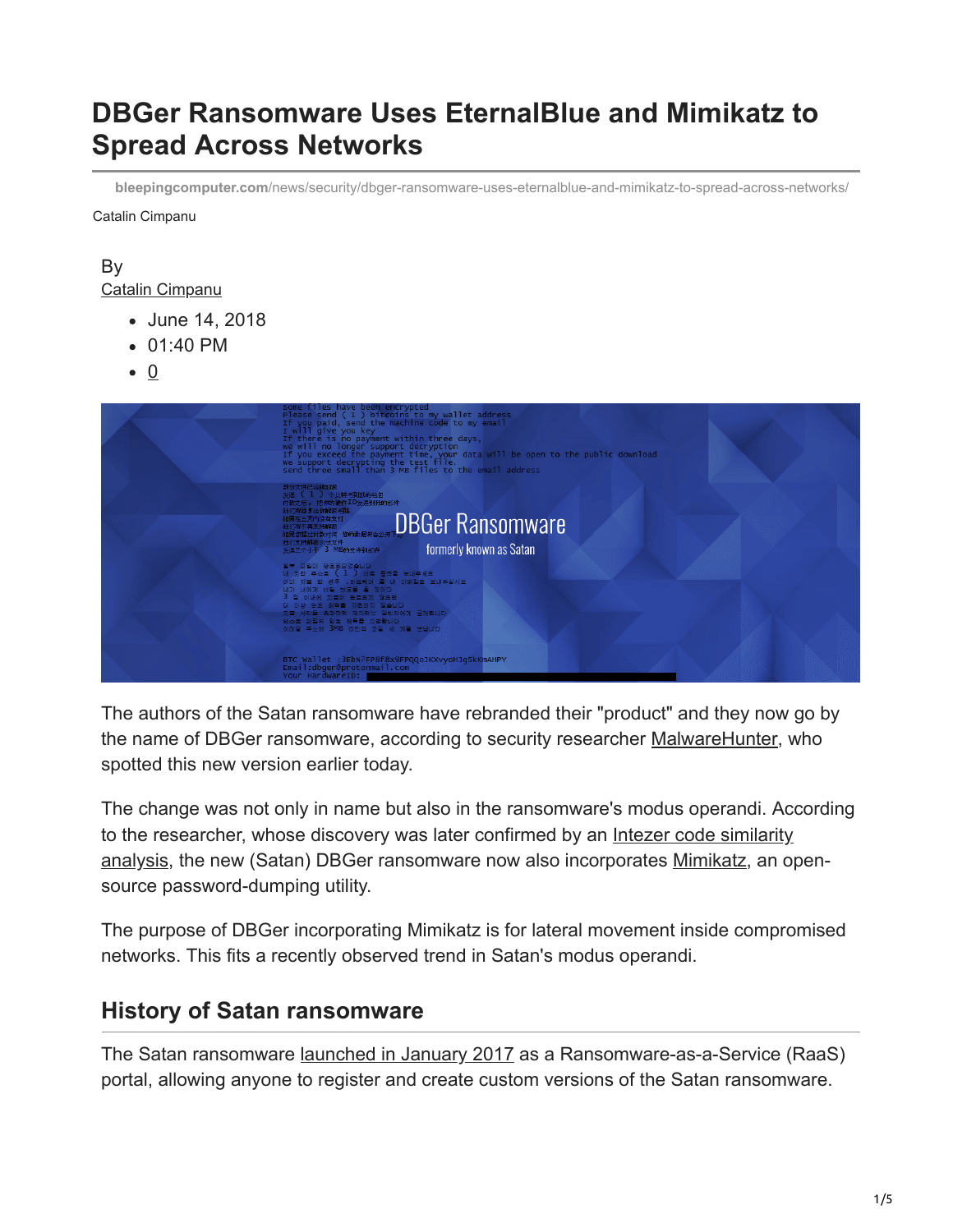| Satan<br>۰ | $\times$<br>$\pm$              |                              |         |                           |                   |                         |                          |              | $\overline{\phantom{a}}$ $\overline{\phantom{a}}$ $\overline{\phantom{a}}$ $\overline{\phantom{a}}$ |          |
|------------|--------------------------------|------------------------------|---------|---------------------------|-------------------|-------------------------|--------------------------|--------------|-----------------------------------------------------------------------------------------------------|----------|
| $S_{l}$    | satan6dll23napb5.onion/account |                              |         |                           |                   |                         | $\vee$ C<br>$D$ . Search |              | م                                                                                                   | $\equiv$ |
|            |                                |                              |         |                           |                   |                         |                          |              |                                                                                                     |          |
|            | Satan<br><b>Malwares</b>       | <b>Droppers</b><br>Translate | Account | <b>Notices</b>            | Messages <b>O</b> |                         |                          | Logout       |                                                                                                     |          |
|            | User name                      | <b>SatanDemo</b>             |         | Cut                       |                   | 70%                     | 2FA                      | $\bullet$    |                                                                                                     |          |
|            | Balance                        | 0.000000000                  |         | Logged in since<br>$\Box$ |                   | 19/01/2017 16:48:50 UTC |                          |              |                                                                                                     |          |
|            | <b>Malwares</b>                | $\mathbf{0}$                 |         | TER<br><b>Infections</b>  |                   | $\mathbf{0}$            | Paid                     | $\mathbf{0}$ |                                                                                                     |          |
|            | <b>Reports</b>                 | $\bf{0}$                     |         | Messages                  |                   | $\bf{0}$                | <b>Translations</b>      | $\bf{0}$     |                                                                                                     |          |
|            | Your bitcoin address           |                              |         |                           |                   |                         |                          | Withdraw     |                                                                                                     |          |
|            | <b>Edit Account</b>            |                              |         |                           |                   |                         |                          |              |                                                                                                     |          |
|            |                                |                              |         |                           |                   |                         |                          |              |                                                                                                     |          |

First versions were unsophisticated, as most new ransomware variants tend to be. For a long time, the Satan crew rented its ransomware to other crooks, who then distributed it to victims, mostly via email spam (malspam) campaigns.

With time, the ransomware gained a lot of reputation and clients on the criminal [underground. The group behind the LockCrypt ransomware started as Satan RaaS](https://www.bleepingcomputer.com/news/security/lockcrypt-ransomware-crew-started-via-satan-raas-now-deploying-their-own-strain/) customers before developing their own strain. Further, other ransomware devs took inspiration from the Satan code, [such as the Iron ransomware group.](https://bartblaze.blogspot.com/2018/04/maktub-ransomware-possibly-rebranded-as.html)

## **Satan devs learn from the WannaCry outbreak**

But the Satan crew didn't stand idly either. As the ransomware scene evolved in 2017, they evolved as well.

Changes in the ransomware scene of 2017 included self-spreading mechanisms (seen in the three ransomware outbreaks of last year) and a move to infecting larger networks instead of home users (because of larger payouts and payout rate).

Around November 2017, Satan devs started their plans of updating the ransomware to better fit these trends.

The first step they took was to incorporate a version of the [EternalBlue SMB exploit.](https://en.wikipedia.org/wiki/EternalBlue) The addition of this exploit meant that after Satan infected a computer, the ransomware would use EternalBlue to scan the local network for computers with outdated SMB services and infect them as well, maximizing an attack's impact.

This mechanism has been previously analyzed by security researcher Bart Parys in a blog post [here](https://bartblaze.blogspot.com/2018/04/satan-ransomware-adds-eternalblue.html).

Other ransomware strains that used EternalBlue included WannaCry, NotPetya, and [UIWIX](https://www.bleepingcomputer.com/news/security/uiwix-ransomware-using-eternalblue-smb-exploit-to-infect-victims/), and all used it in a similar way.

### **Satan ransomware also adds exploits**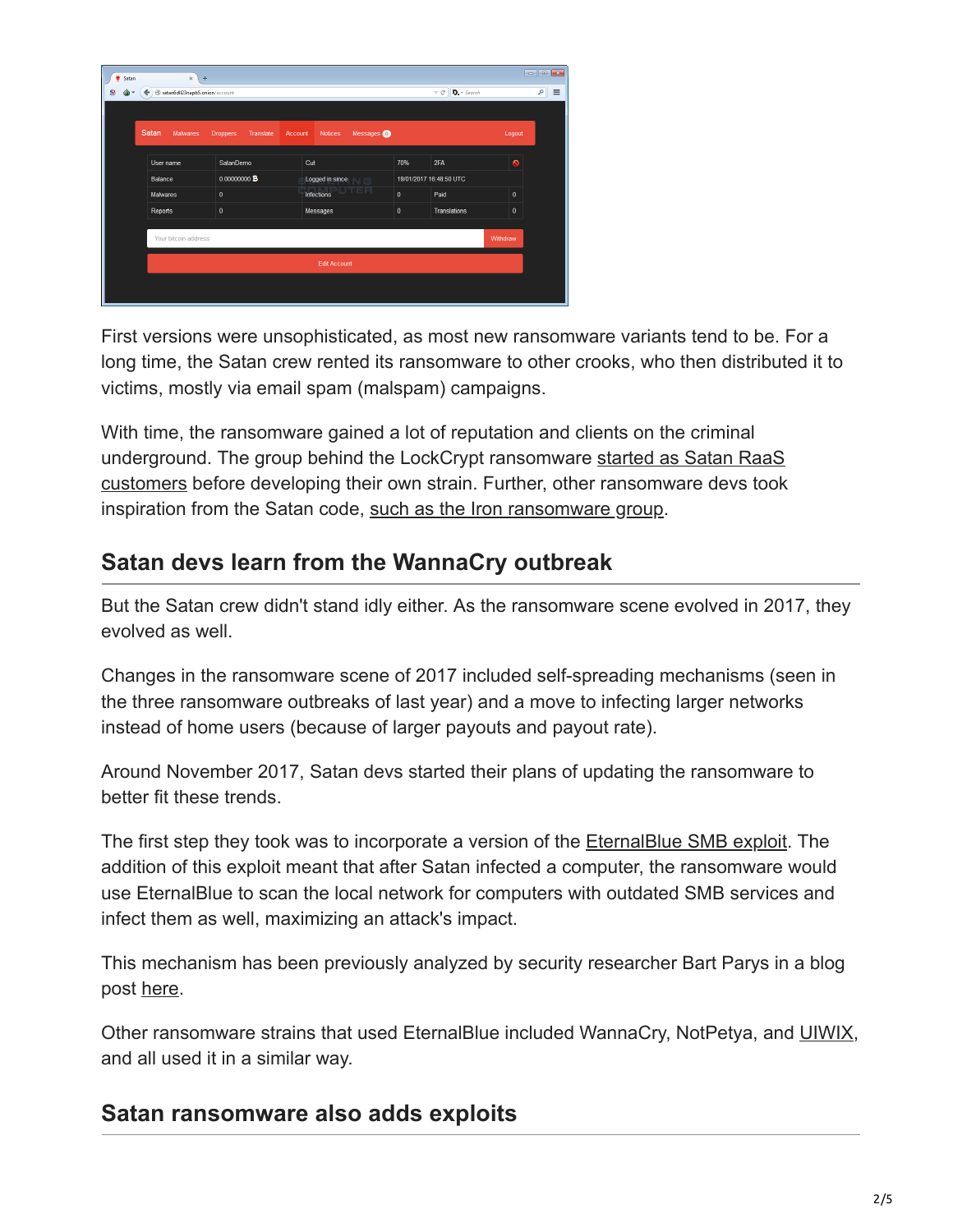This focus on bolstering a lateral movement system continued in 2018, as the ransomware received another update to its lateral movement mechanism at the start of May.

AlienVault experts [noticed](https://www.alienvault.com/blogs/labs-research/satan-ransomware-spawns-new-methods-to-spread) that new versions of Satan would also scan local networks and attempt to infect other computers using one of the below exploits/methods:

JBoss CVE-2017-12149 Weblogic CVE-2017-10271 Tomcat web application brute forcing

## **DBGer adds Mimikatz**

The new (Satan) DBGer ransomware strain continues this focus on lateral movement. The new version spotted today works by dropping Mimikatz, dumping passwords for networked computers, and using these credentials to access and infect those devices as well.

The development path we see taken by the Satan/DBGer crew is what we can expect in the coming months from most ransomware strains.

Cybercrime gangs have understood by now that there is more money to be made from coinmining campaigns rather than ransomware. The groups who are still active on the ransomware scene will need to improve their code to maximize profits and adding selfspreading and lateral movement mechanisms is the simplest way to do that.

This is because self-spreading and lateral movement features in ransomware allow a crook the opportunity to infect and receive multiple ransom payments just by fooling one absentminded employee to open a boobytrapped file.

#### **IOCs:**

**Sha256:** 1f3509cc11ffa1f7d839df93615cf1ba0819d75cafd5ef59110d9b01fb90addd

#### **Modification to file extensions:**

image.png -- > [dbger@protonmail.com]image.png.dbger

#### **Ransom note:**

*\_How\_to\_decrypt\_files.txt*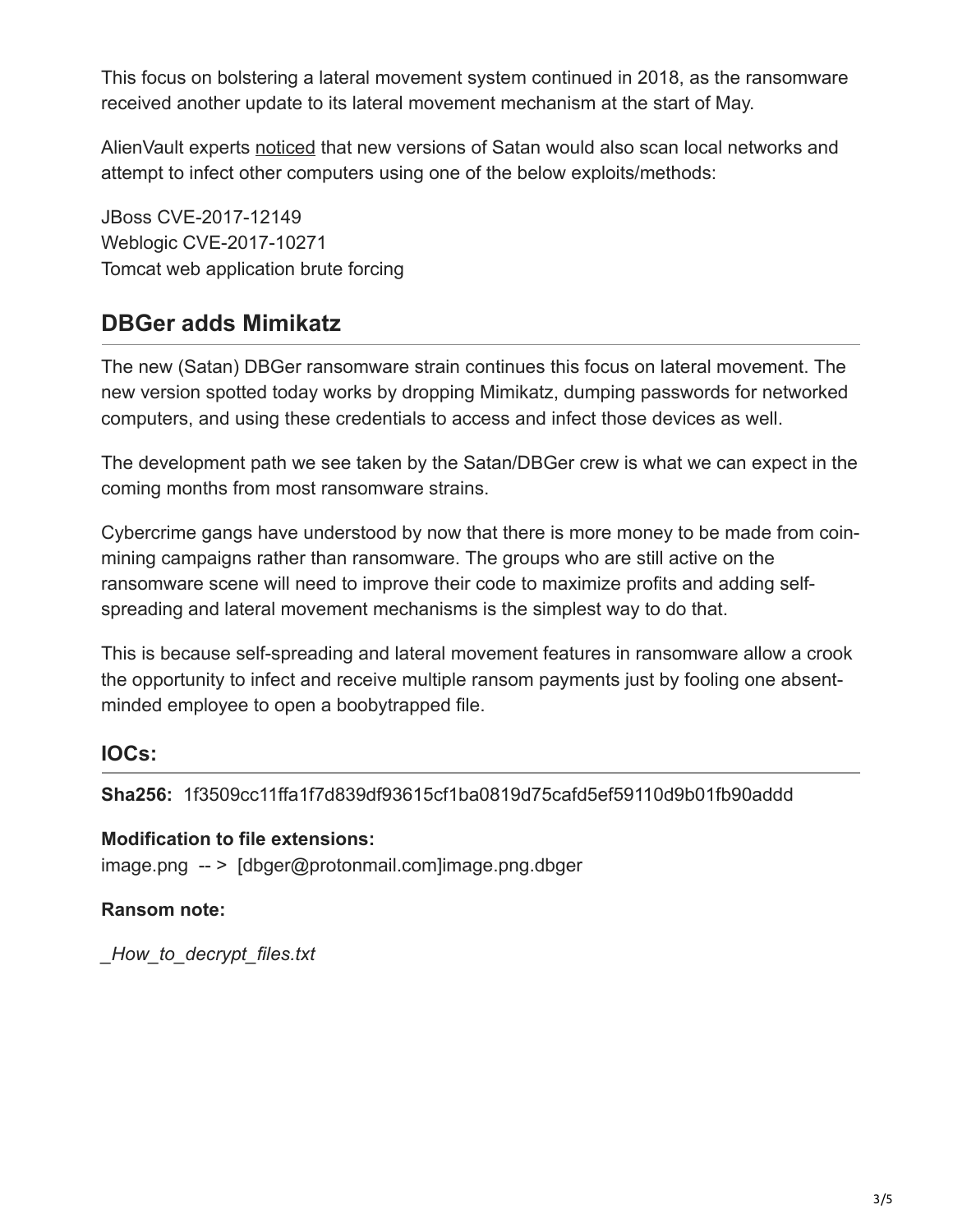Some files have been encrypted Please send ( 1 ) bitcoins to my wallet address If you paid, send the machine code to my email I will give you the key If there is no payment within three days, we will no longer support decryption If you exceed the payment time, your data will be open to the public download We support decrypting the test file. Send three small than 3 MB files to the email address BTC Wallet : [redacted] Email: dbger@protonmail.com Your HardwareID: Some files have been encrypted Please send ( 1 ) bitcoins to my wallet address If you paid, send the machine code to my email I will give you key<br>If there is no payment within three days,<br>we will no longer support decryption<br>we will no longer support decryption If you exceed the payment time, your data will be open to the public download<br>We support decrypting the test file.<br>send three small than 3 MB files to the email address 部分文件已经被加密<br>发送 **〔 <sup>1</sup> 〕** 个比特币到我的钱包 付款之后, 把你的硬件<sup>工D</sup>发送到我的邮件 我们将回复给你解密钥匙 如果在三天内没有支付 我们将不再支持解密 如果您超过付款时间 您的数据将会公开下载 我们支持解密测试文件<br>发送三个小于 3 MB的文件到邮件 일부 파일이 암호화되었습니다. 내 지갑 주소로 ( 1 ) 비트 동전을 보내주세요 이미 지불 한 경우 , 하드웨어 물 내 이메일로 보내주십시오 내가 너에게 비밀 번호를 줄 것이다 3 일 이내에 지불이 완료되지 않으면 더 이상 암호 해독을 지원하지 않습니다 지불 시간을 초과하면 데이터는 일반인에게 공개됩니다 테스트 파일의 암호 해독을 지원합니다. 이메일 주소에 3MB 미만의 파일 세 개를 보냅니다 BTC Wallet :3EbN7FP8f8x9FPQQoJKXvyoHJgSkKmAHPY

Email:dbger@protonmail.com Your HardWareID:

- [DBGer](https://www.bleepingcomputer.com/tag/dbger/)
- [ETERNALBLUE](https://www.bleepingcomputer.com/tag/eternalblue/)
- [Mimikatz](https://www.bleepingcomputer.com/tag/mimikatz/)
- [Ransomware](https://www.bleepingcomputer.com/tag/ransomware/)
- [Satan](https://www.bleepingcomputer.com/tag/satan/)

#### [Catalin Cimpanu](https://www.bleepingcomputer.com/author/catalin-cimpanu/)

Catalin Cimpanu is the Security News Editor for Bleeping Computer, where he covers topics such as malware, breaches, vulnerabilities, exploits, hacking news, the Dark Web, and a few more. Catalin previously covered Web & Security news for Softpedia between May